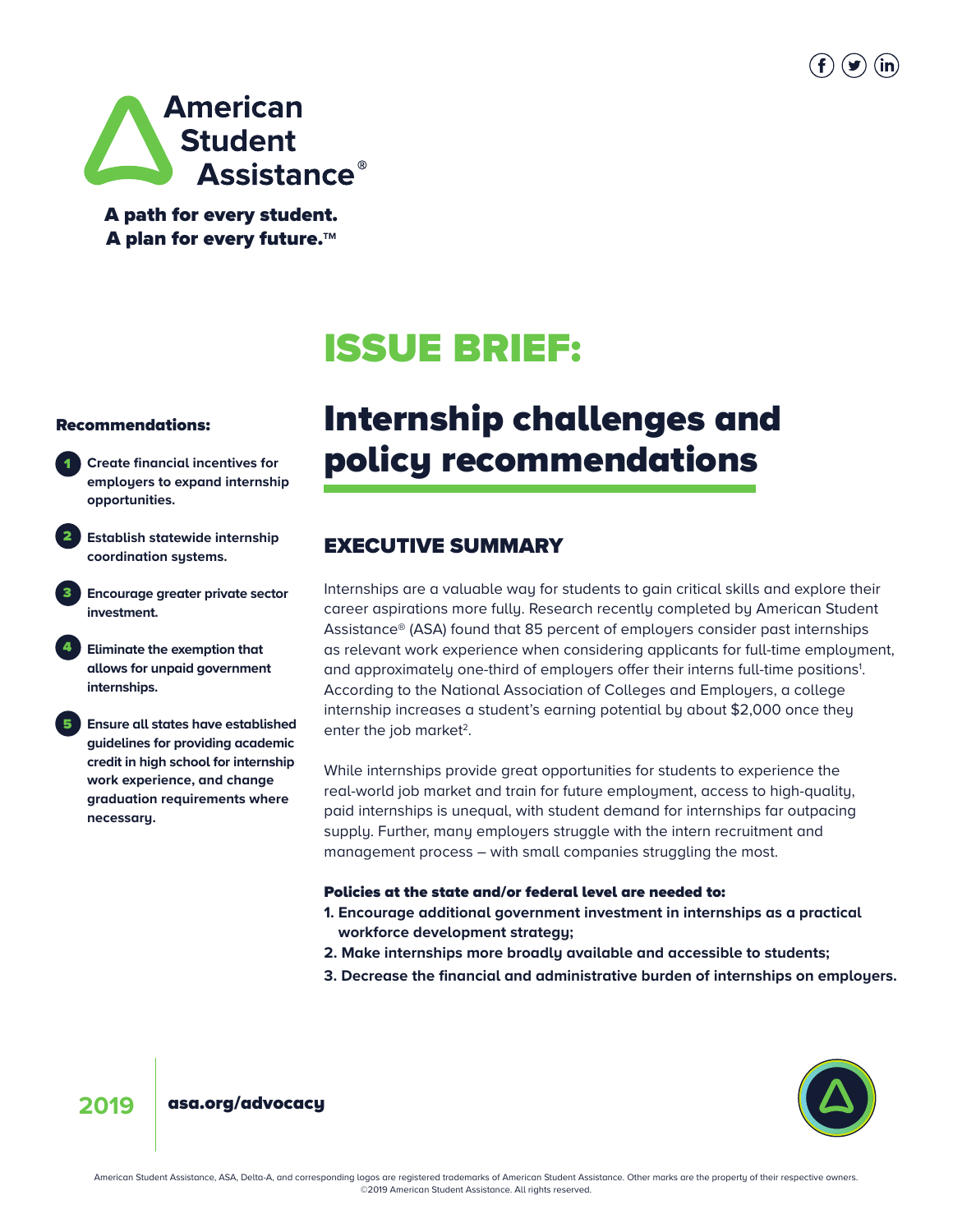## WHAT THE RESEARCH TELLS US

American Student Assistance, a national nonprofit committed to helping students make informed decisions about their higher education and career opportunities, recently conducted multiple surveys on this topic. The studies sought to better understand the internship landscape and shed light on the opportunity to improve internships as a valuable and high-quality career exploration tool.

### Results show:

#### **College students have more internship opportunities than high school students.**

Companies reported 76 percent of their internships went to college seniors, vs. just 37 percent to high school seniors<sup>3</sup>. Career exploration during the high school years can help students make more informed decisions about choosing a post-secondary path, saving them time and money in their higher education choices. It is imperative to expand internships to high school students.

#### **Many college students are likely to look for an internship at some point in their college career.**

Recognizing the high value employers place on internships during the recruitment process, student demand for internships is high. In ASA's nationwide survey of current undergraduate students, 83 percent said that they either already have internship experience or that they're likely to look for an internship before they finish their education<sup>4</sup>.

#### **Income is the primary reason for getting an internship.**

In addition to valuable on-the-job experience and resume-building, 47 percent of students said that work experience during their college years is an important source of income. A much smaller percentage, 24 percent, said the primary driver for having a job or internship was the opportunity to work in a field they're interested in pursuing after college<sup>5</sup> – underscoring a real opportunity to better align students' work experience during the college years with their ultimate career goals.

#### **Economically-disadvantaged students have fewer internship opportunities.**

While many students look to internships for income, unpaid internships represent 43 percent of all internships in the country<sup>6</sup>. ASA's research found that 10 percent of small companies do not pay their interns or offer any course credit. In effect, this limits internship opportunities to more economically-advantaged students who do not rely on internship pay to cover college costs or living expenses, or who do not seek an internship primarily for income. These inequities may persist long after graduation: research has found that students who had unpaid internships had lower starting salaries than students who had paid internships<sup>7</sup>.

#### **There's room for internship program expansion.**

Only 35 percent of companies increased their number of interns year-over-year, and 10 percent actually decreased their internships despite strong demand by students. HR professionals note that out of the multitudes of applicants, less than a third of candidates are offered an internship<sup>8</sup>.

#### **Many employers struggle with administering an internship program.**

Fifty-five percent of surveyed companies cited determining the best intern recruitment process as somewhat or very challenging; 44 percent cited difficulty securing funding to hire qualified interns; and 44 percent have a hard time maintaining internal support for the internship program<sup>9</sup>.

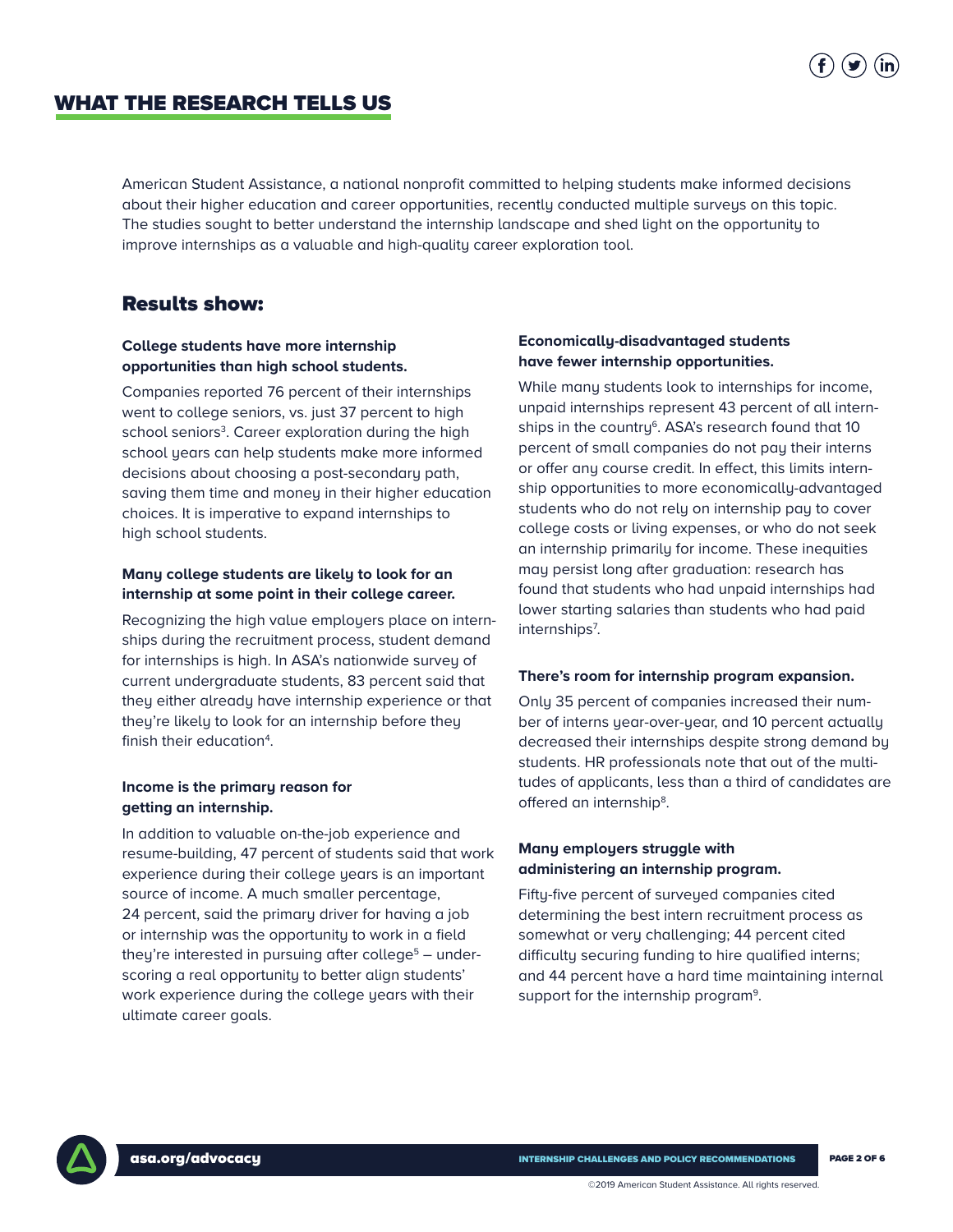#### **Companies with less than 50 employees are the least likely to employ interns.**

Forty-nine percent of small companies have an internship program, while close to 90 percent of companies with more than 50 employees do. Of small companies with interns, only 45 percent have a dedicated internship program manager, compared to around 70 percent of larger companies. Companies with no internship program, meanwhile, say they have challenges around determining the best recruitment process to find quality interns, funding an internship program, and determining suitable work for interns<sup>10</sup>.

#### **Employers with internship programs see them as a good training experience for future employees.**

Studies have overwhelmingly shown that employers use internships to meet their own workforce needs. ASA's research found that 62 percent of employers look to internships to fill the entry-level employment pipeline<sup>11</sup>.

#### **Hiring managers view internship experience as a quality form of work experience when considering an applicant.**

Many employers indicate that an applicant having internship experience positively impacts their consideration and evaluation. The majority of employers in ASA's survey, 85 percent, consider past internships as relevant work experience when considering applicants for full-time employment; 67 percent are more likely to hire candidates who have had an internship; and 50 percent view internship experience as important<sup>12</sup>.

## Policy recommendations

**1. Create financial incentives for employers to expand internship opportunities.**

To help companies better afford an internship program and to incent corporate cultures that value intern experience, states should provide a series of financial incentives, from tax credits to grant funding, to support the ability of employers to provide paid internship programs. For example, states could provide a corporate income tax credit up to a specified amount for a qualified business that hires interns. The credit could be restricted to qualified businesses in certain industries as dictated by state or local workforce needs, or the credit could be structured in such a way as to incent small businesses in particular or the hiring of high school interns. Such a program existed in the state of Minnesota for a number of years before being eliminated by the legislature. The program allowed for a Minnesota employer to receive up to a \$2,000 tax credit per student intern who completed an internship program. A similar program is in place in the state of New York and several states have introduced legislation to establish these programs, including Florida<sup>13</sup>, Illinois<sup>14</sup> and Virginia<sup>15</sup>.

Alternatively, states could establish an internship fund and arant moneu to companies looking to implement or support a paid internship program. Such programs exist in many states, including Nebraska, Colorado, Indiana, Massachusetts and Iowa. In Nebraska, the Intern Nebraska Grant Program (InternNE) reimburses up to 50 percent of an intern's wages, up to \$5,000 per internship (up to 75 percent and \$7,500 per internship if the intern demonstrates financial need for a federal Pell Grant)<sup>16</sup>. Similarly, in Colorado<sup>17</sup> and Massachusetts<sup>18</sup>, reimbursement is provided to employers to incent hiring interns in specific industries like Advanced Manufacturing or Robotics. The Iowa program caps its reimbursement at \$3,100, and requires a 1:1 employer match for wages paid to the intern<sup>19</sup>.

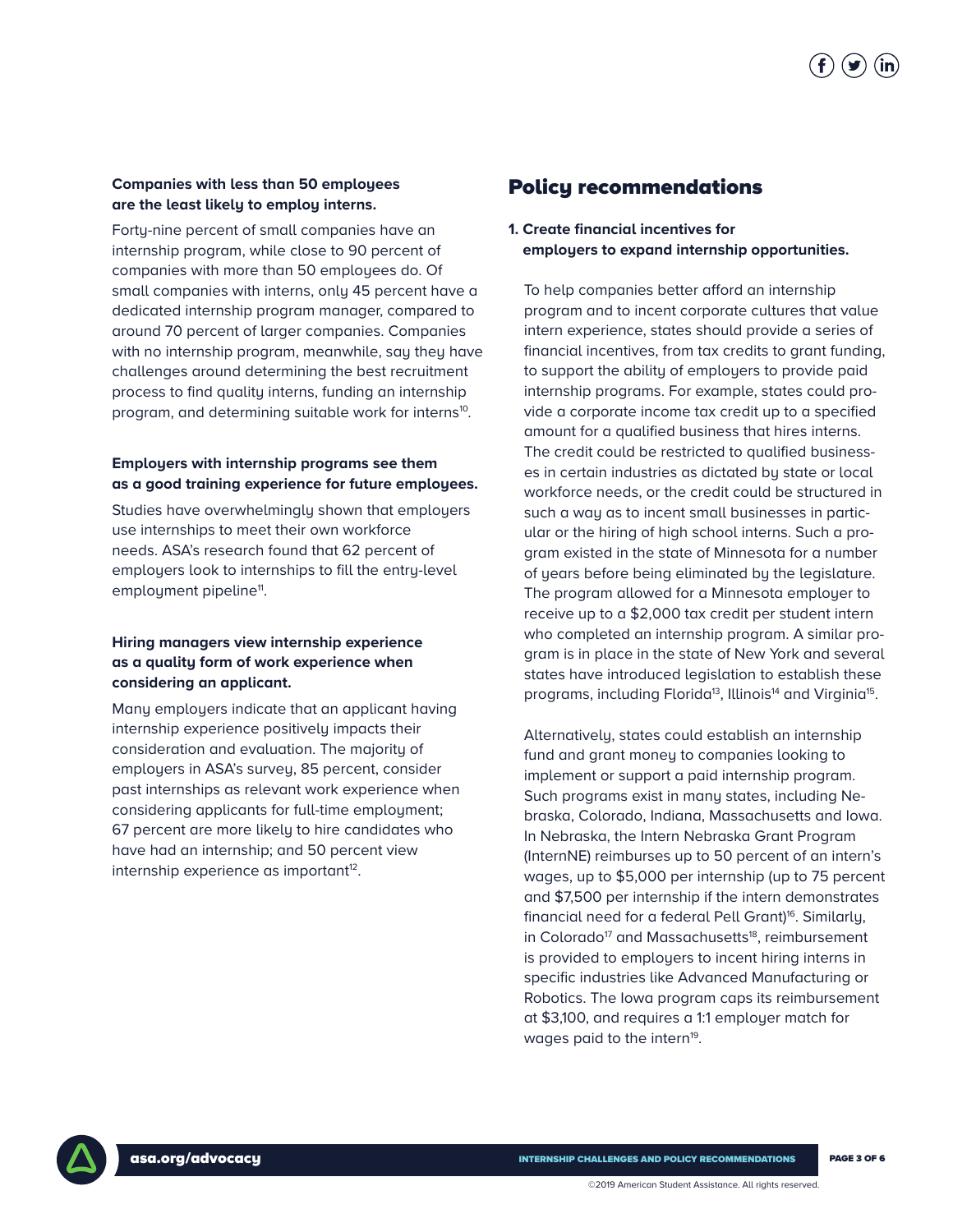

 Whatever the setup, these programs allow for the state system to encourage and support the growth of internship programs while allowing the employer the control to establish the internship that best meets their needs.

#### **2. Establish statewide internship coordination systems.**

 There is a lack of information available for students to access internships, and for employers to find interns from the high school and higher education levels. A centralized statewide intermediary, like that established in Rhode Island through Skills for Rhode Island's Future, would help connect students, employers, secondary and post-secondary schools, community-based organizations, youth centers and support services to appropriate opportunities. Intermediaries can help employers with many of the time-consuming administrative burdens of running an internship program, such as developing job descriptions, screening applicants, hosting an intern boot camp orientation, supporting intern supervisors and handling payroll and liability logistics. As proposed by the Rhode Island Governor's Workforce Board<sup>20</sup>, an intermediary can be one entity or a partnership between several entities, including nonprofits, twoand/or four-year institutions of higher education, local workforce boards, industry associations or councils, labor unions, for-profit organizations, local government, or local or regional economic development organizations. While the Rhode Island program focuses on high school internships, intermediaries are a growing solution for expanding apprenticeships<sup>21</sup> and are broadly transferable to internships at the collegiate level as well. States should support such networks and provide the funding necessary to ensure that they can thrive.

#### **3. Encourage greater private sector investment.**

 Public-private partnerships are another strategy to expand investment in internships. In Virginia, lawmakers have proposed the creation of an Innovative Internship Fund<sup>22</sup> that would award competitive grants to public institutions of higher  education that partner with at least one private sector entity. The entity must agree to provide matching funds to create internship programs for students enrolled at the institution, with the aim of furthering the state's workforce goals.

 Similarly, foundations and for-profit companies should be encouraged to fund internships in highneed sectors. Through its Internship Challenge, the Massachusetts Life Sciences Center (an economic development and investment agency) enables small companies engaged in life sciences throughout the Commonwealth to hire 500 college students and recent graduates as interns annually, by connecting employers with prospective candidates and reimbursing intern stipends<sup>23</sup>.

#### **4. Eliminate the exemption that allows for unpaid government internships.**

 Many young people cannot afford to take an unpaid internship, even if the opportunity may have a long-term positive impact on their work-experience and future employment prospects. It is important to expand paid internship opportunities and increase the ability for students at all economic levels to have access to these opportunities.

 Beginning in 2018, the U.S. Department of Labor adopted a seven-factor "primary beneficiary" test<sup>24</sup> to determine whether an intern is entitled to payment under the Fair Labor Standards Act. The test is used to determine which party of the intern-employer relationship is the primary beneficiary. Because of the nature of the work done, it is very rare for a for-profit entity to have an internship program that does not benefit them in some way, and so most for-profit entities must pay their interns. However, nonprofit and government entities have an exemption from this standard and are generally allowed to have employees volunteer their time for unpaid work. In addition, Congress and the Executive Branch of the Federal Government are exempt from the Fair Labor Standards Act, meaning internships for these two entities can be unpaid at no penalty to the employer.

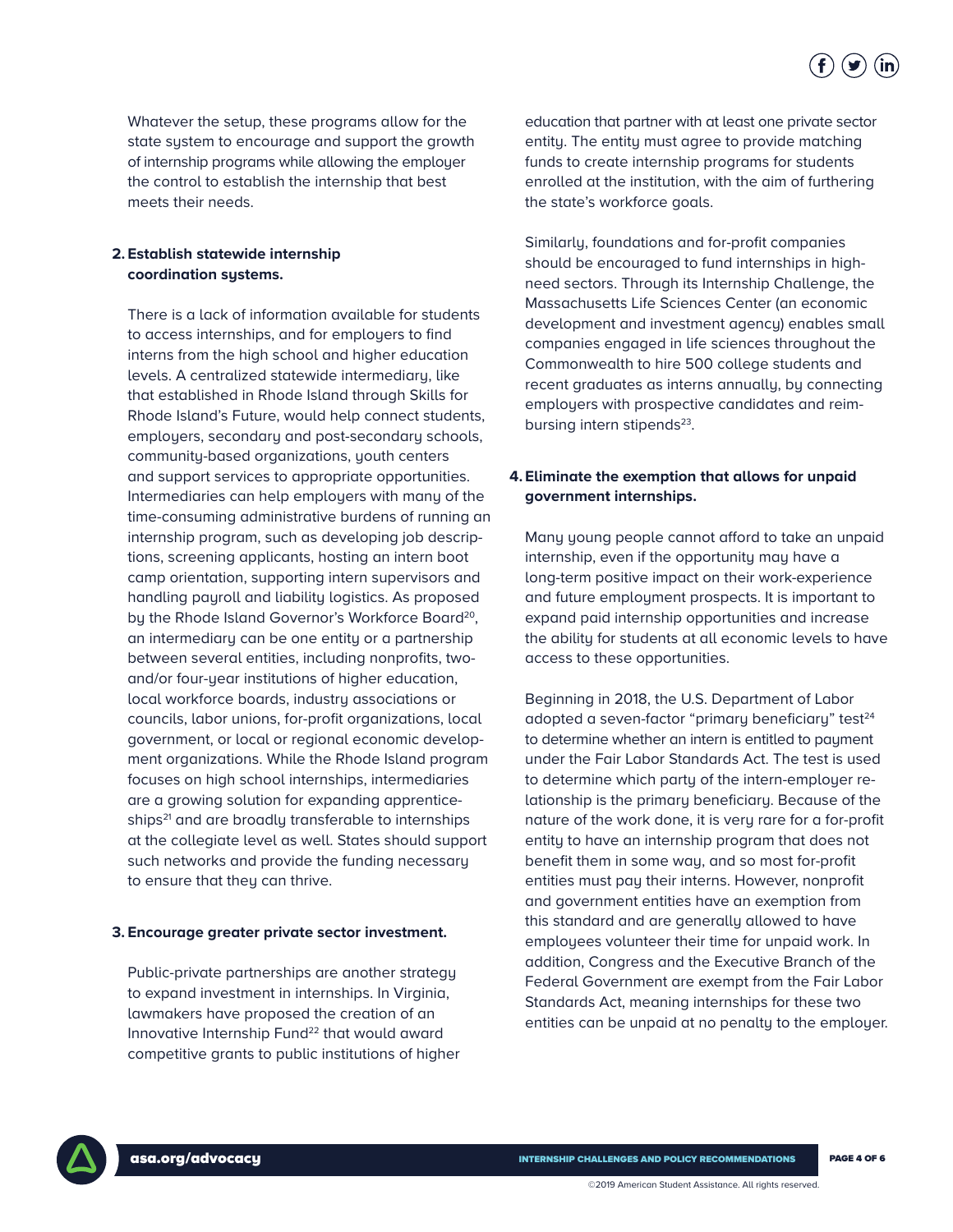

The Federal Government should remove the exemption from the Fair Labor Standards Act and require payment for government internships. ASA's research showed that 47 percent of students sought work during college to fill a financial need. Without paid internships available in government entities, those internships would be restricted to students who could work without pay—both limiting opportunity for students and restricting diversity in the applicant pool for government employers. To build a government reflective of our nation's diverse population, we need a pipeline of government workers from all walks of life.

### **5. Ensure all states have established guidelines for providing academic credit in high school for internship work experience, and change graduation requirements where necessary.**

Research shows that, despite being a valuable learning experience that may better inform higher education choices, internships for high school students are limited. This is partially because of the time constraints a high school student must conform to and the limited availability of high school credit for work-based learning. A few states have taken steps to ensure that all high school students are able to access internships and have the work experience count toward high school credit, but more must be done to ensure these opportunities are available to all students. States should look to change high school graduation requirements to allow for internships to count toward high school credit.

 There are some states that have already moved in this direction. For example, the Career Development Incentive Program in Colorado established a framework for individual school districts to help high school students identify work-based learning opportunities and establish the criteria by which these programs will meet the necessary requirements to receive high school credit<sup>25</sup>. Similarly, last year Michigan enacted a law directing all local school boards to "grant high school credit to a pupil in grades 9 to 12 for the completion of an internship or work experience if the pupil attends the internship or work experience at least 4 hours per week for the same number of weeks as

are necessary to earn credit in a traditional course in that school district or public school academy<sup>26</sup>." The law also outlines the specific criteria needed to ensure program success.

 Establishing the regulatory infrastructure to expand internships for high school credit is a necessary first step to ensure these valuable hands-on learning opportunities are accessible to more students and valued by educators and industry alike.

## Conclusion

Systemic policy change is needed to ensure more students have access to life-changing internship opportunities that offer real-world experience and on-the-job training. We encourage more employers to utilize internships to build their employment pipeline, and state and federal government to enact policies that will ease the path to an educated, experienced workforce. Policymakers should look to the examples set by several forward-thinking states that have sought to increase the availability of internships overall, as well as enhance the intern experience for student and employer alike. Many of these strategies can be replicated or brought to scale to guarantee internships remain a staple of experiential learning for generations to come.